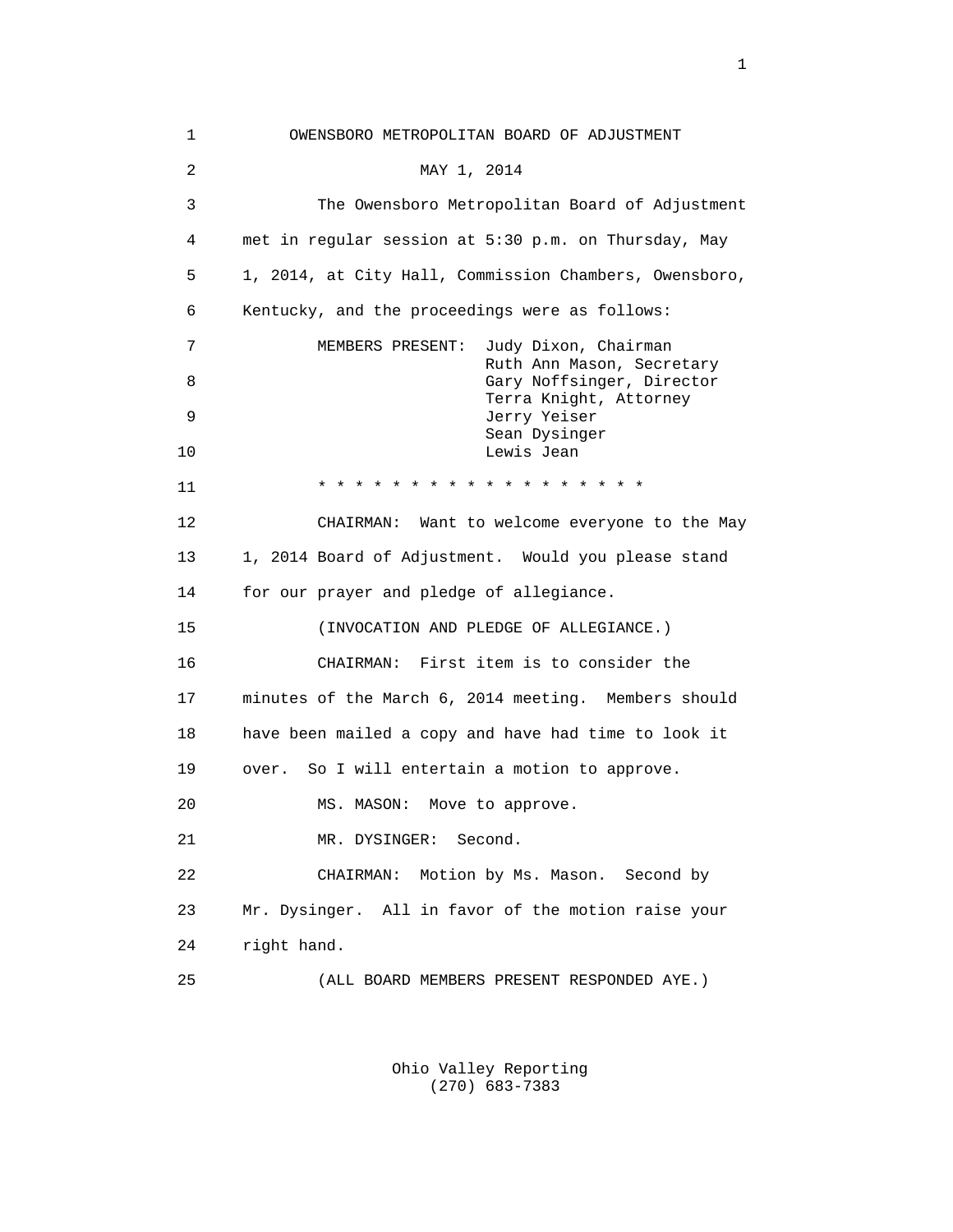1 CHAIRMAN: Motion carries. 2 MR. DYSINGER: Madam Chairman, before you read 3 in the first item, I need to recuse myself as an 4 adjacent property owner. 5 CHAIRMAN: So noted. 6 ---------------------------------------------- 7 CONDITIONAL USE PERMITS 8 ITEM 2 9 830 Bolivar Street, zoned I-1 Consider a request for a Conditional Use Permit in 10 order to construct and operate a storage facility. Reference: Zoning Ordinance, Article 8, Section 8.2L8 11 Applicant: Ryan McDaniel; Greater Yelvington Investments, LLC 12 13 MS. KNIGHT: Please state your name for the 14 record. 15 MS. EVANS: Melissa Evans. 16 (MELISSA EVANS SWORN BY ATTORNEY.) 17 ZONING HISTORY 18 The subject property is currently zoned I-1 19 Light Industrial. OMPC records indicate there have 20 been no Zoning Map Amendments for the subject 21 property. 22 There was a variance granted for the subject 23 property on February 6, 2014 to reduce the front yard 24 building setback along Bolivar Street to reduce the 25 side yard building setback along East 9th Street and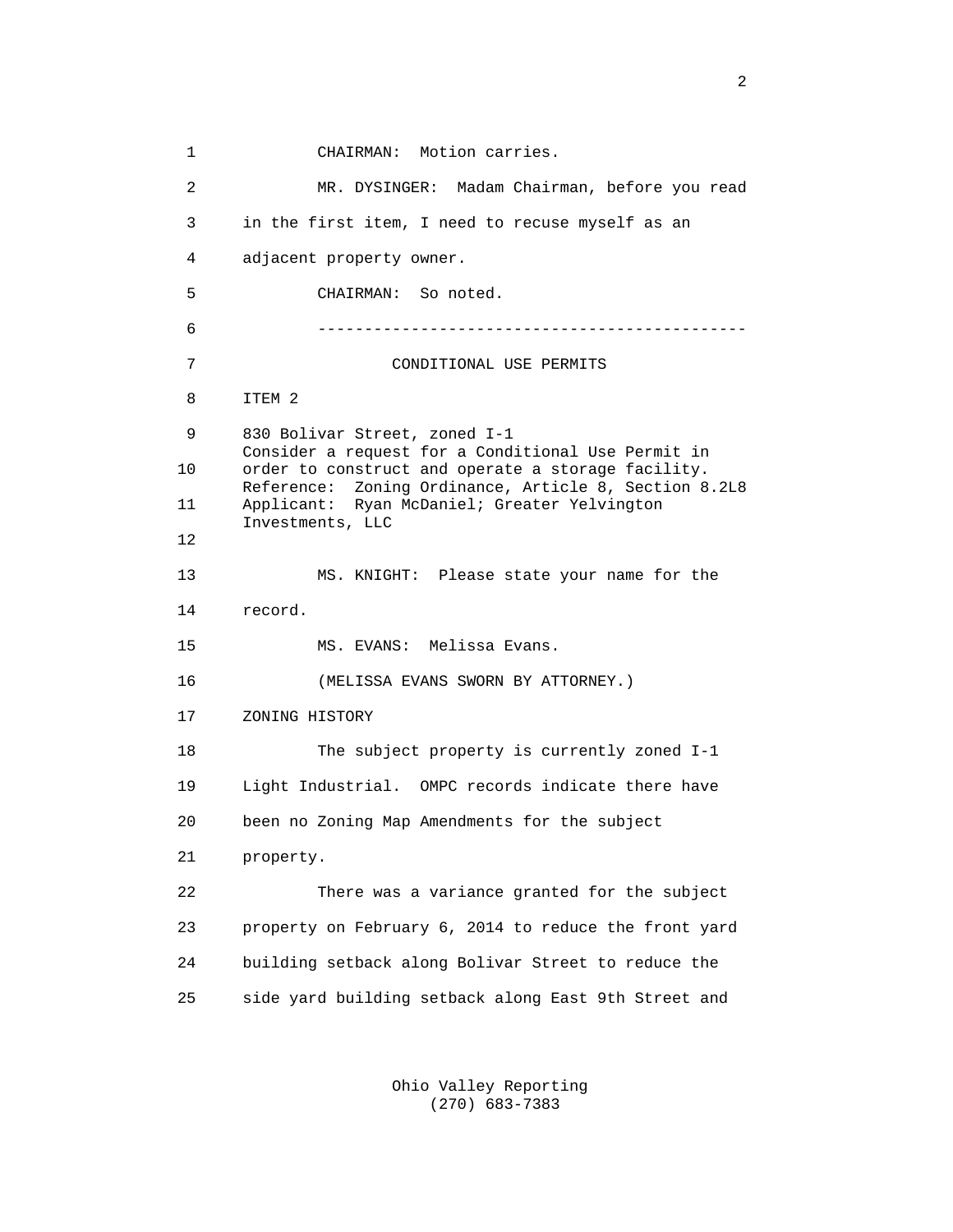1 to eliminate the roadway buffer along East 9th Street. 2 The applicant is proposing to construct an 3 approximately 2500 foot storage facility on the 4 subject property. 5 LAND USES IN SURROUNDING AREA 6 The properties to the north, east and south 7 are zoned I-1 Light Industrial uses and appear to be a 8 mix of residential and industrial uses. The property 9 to the west is zoned B-4 General Business. 10 ZONING ORDINANCE REQUIREMENTS 11 1. Parking - no parking is required. Five 12 parking spaces are proposed as shown on the site plan 13 submitted. 14 2. Landscaping - Vehicular use area 15 landscaping as shown on the site plan submitted. 16 MS. EVANS: We would like to enter the Staff 17 Report into the record as Exhibit A. 18 CHAIRMAN: Thank you. 19 Is there anyone here wishing to speak in 20 opposition to this item? 21 Come to the microphone and state your name for 22 the record and be sworn in. 23 MR. SURVANT: Jon Survant. 24 (JON SURVANT SWORN BY ATTORNEY.) 25 MR. SURVANT: I just got the letter in the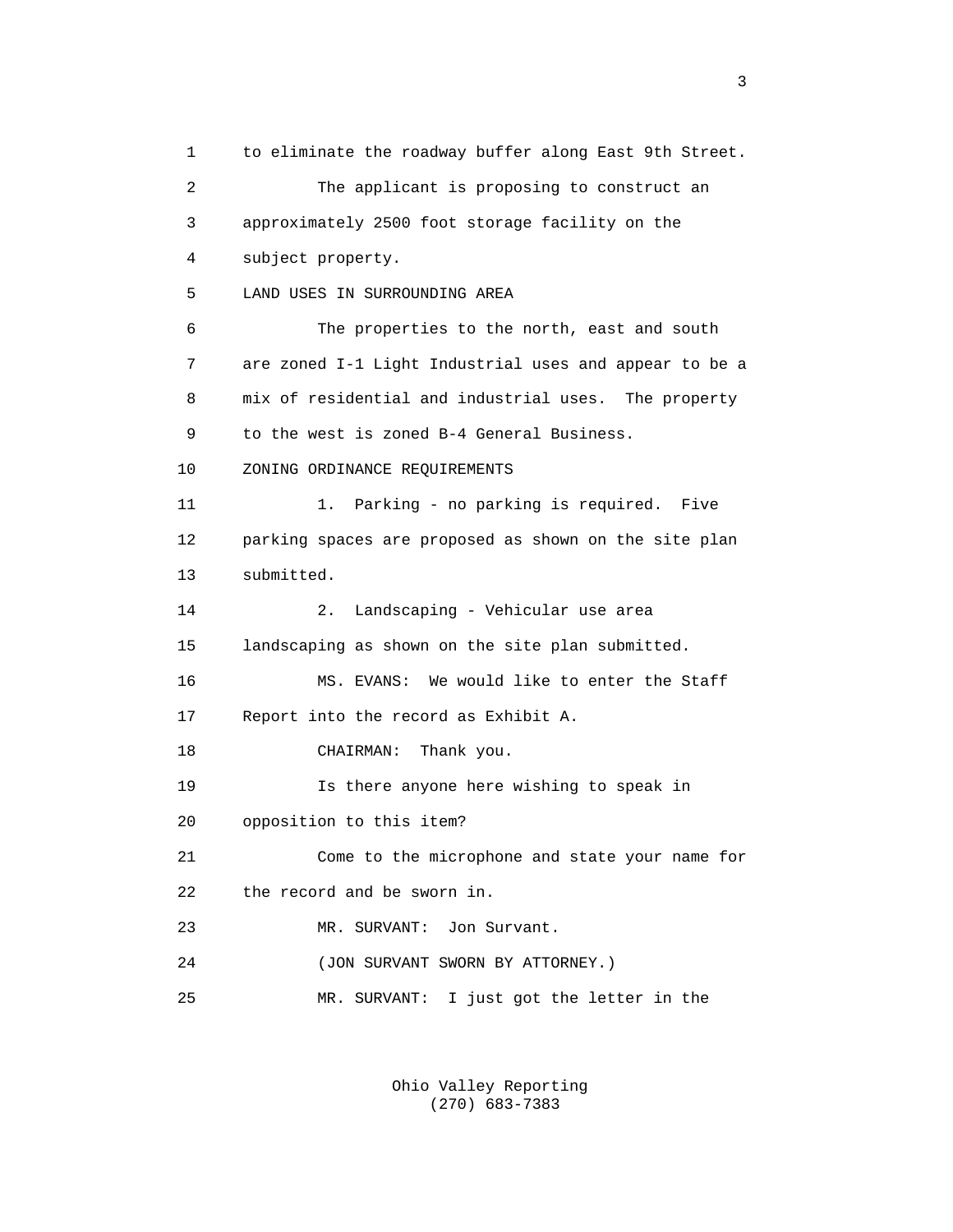1 mail. I come down to see what it was about. This is 2 the first I've heard of it.

 3 My concern is when I built, anything I built 4 I've got setbacks, landscaping, water retention all of 5 that. I'm looking at this lot and I'm thinking how 6 they're going to incorporate all of this in this 7 little lot. I'm down here to find out what's going on 8 and how that's proposed to be done.

 9 CHAIRMAN: We'll see if we can get you some 10 answers.

 11 MR. NOFFSINGER: Melissa, would you please 12 describe how the proposed property is to be developed. 13 Sir, you can have a copy of my site plan, if 14 you would like. You can just keep that.

 15 MS. EVANS: First of all, to address the 16 issues with the setbacks. Those were reduced at the 17 February 6, 2014 meeting. The front yard building 18 setback along Bolivar Street was reduced from 25 feet 19 from the property line to 19.1 feet from the property 20 line. The setback along East 9th Street was reduced 21 to 42 feet from the street centerline, and then the 22 roadway buffer along East 9th Street was reduced. 23 That's how they're being able to develop a small piece 24 of property like that. They had a variance request 25 that was approved by the Board of Adjustment to reduce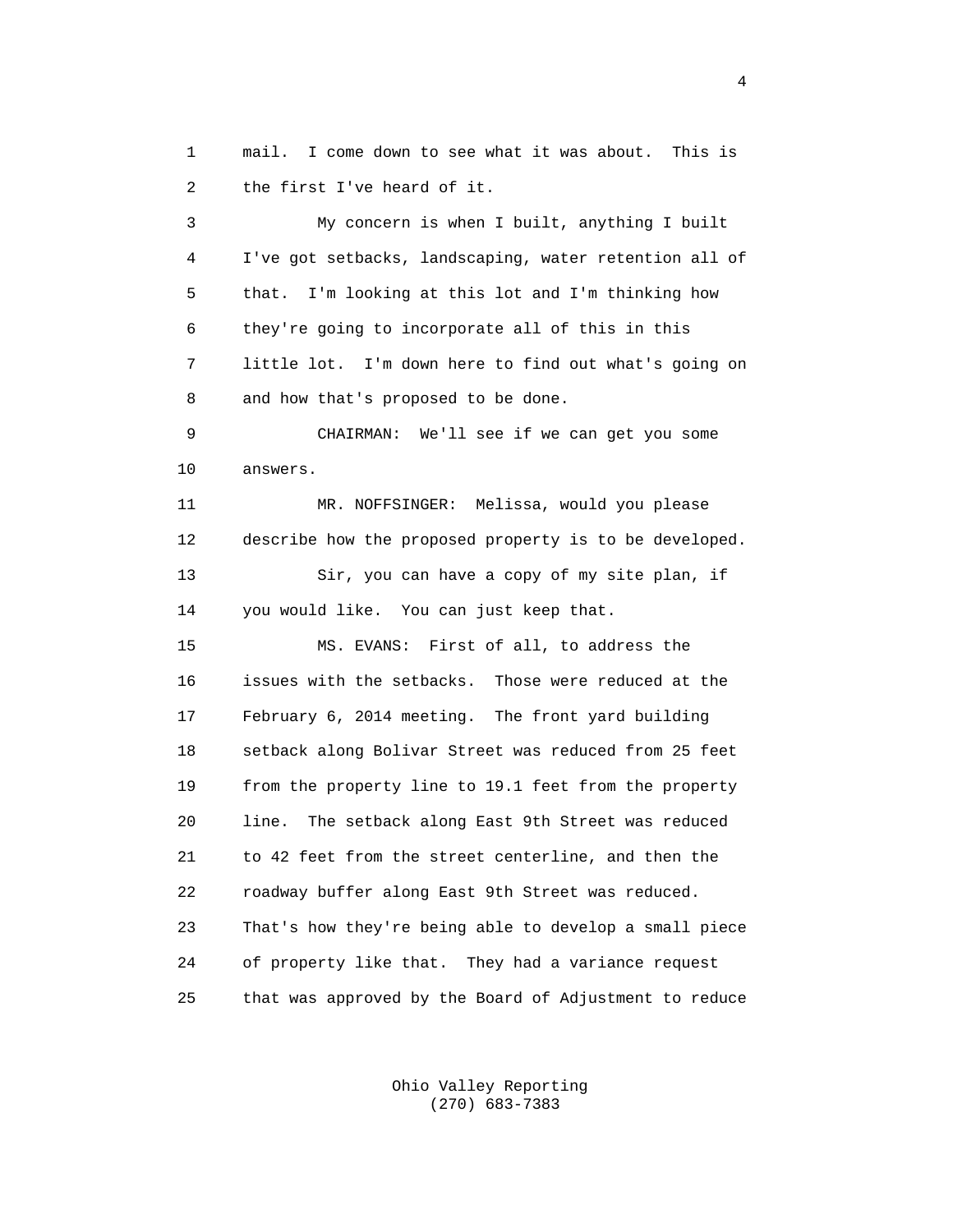1 those building setback lines.

| $\overline{a}$ | With a storage facility like this, they are            |
|----------------|--------------------------------------------------------|
| 3              | not required to have any parking, but they do show     |
| 4              | some parking on the property. The parking is along     |
| 5              | to -- the landscaping is to screen the parking         |
| 6              | requirements, the vehicular use area landscaping       |
| 7              | that's shown along East 9th Street, the rear of the    |
| 8              | property along the alley then it's also shown on       |
| 9              | Bolivar Street and East 9th Street in the front of the |
| 10             | property.                                              |
| 11             | The property to the north is also zoned I-1 so         |
| 12             | there is no screening or landscaping requirement       |
| 13             | between those two properties because they are a like   |
| 14             | zone.                                                  |
| 15             | As far as retention basin, that would be               |
| 16             | something for the city engineer's office to address on |
| 17             | their site plan when that is submitted.                |
| 18             | Does that answer your questions,<br>CHAIRMAN:          |
| 19             | Mr. Survant?                                           |
| 20             | MR. SURVANT: Well, I guess it does answer              |
| 21             | some questions, but I still have some concerns how     |
| 22             | they was able to get the setback reduced so little     |
| 23             | when I have over 30 foot I think it was for all my     |
| 24             | setbacks on everything I have built. Now they're       |
| 25             | getting away with look like a 10 foot setback and a    |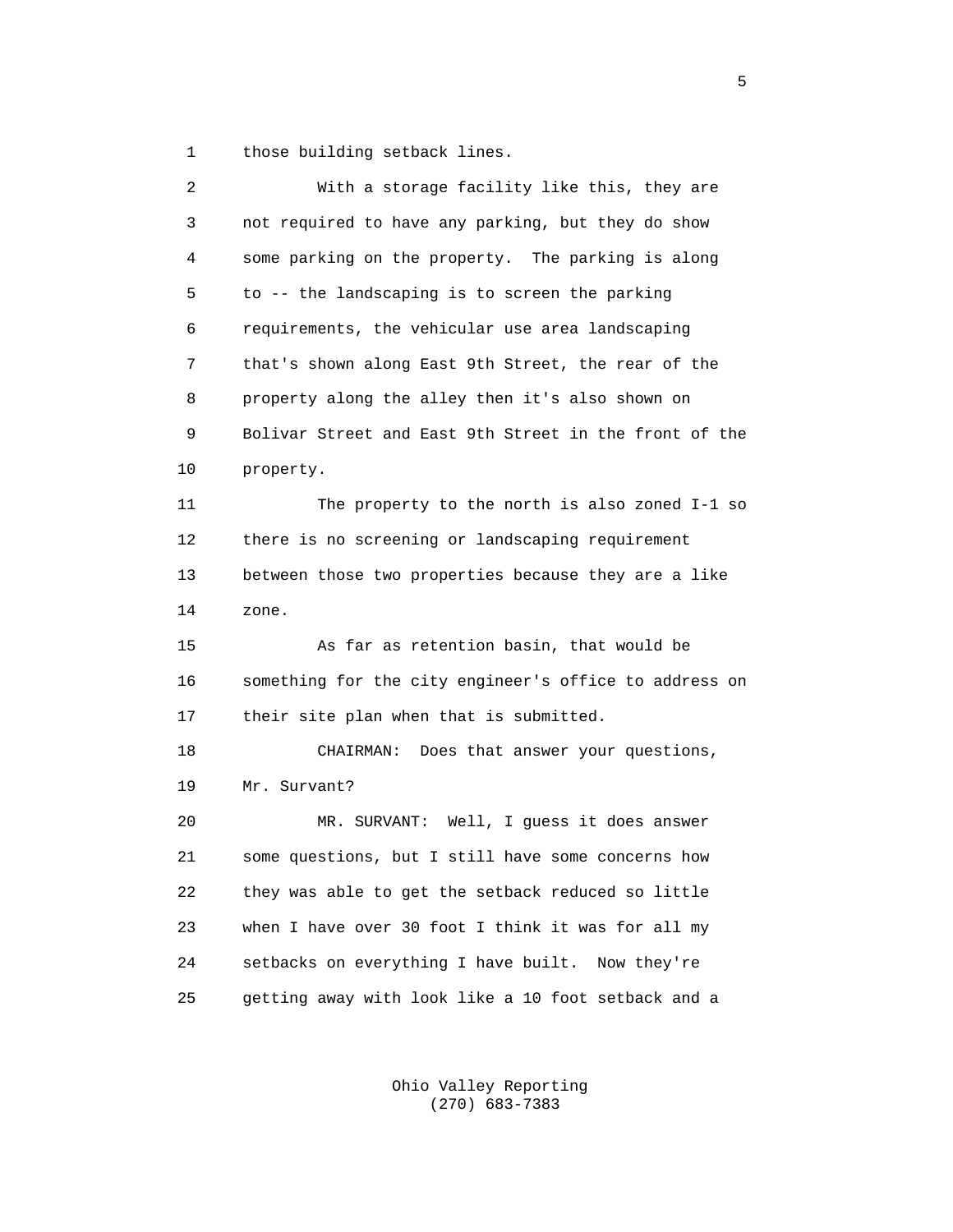1 lot less landscaping than I was required. I'm trying 2 to see where the fairness is here.

 3 MR. NOFFSINGER: Mr. Survant, this board 4 considered a variance back a month or two ago on this 5 property to reduce those setback. This was a small 6 lot of record that was zoned industrial that would be 7 pretty much, it would be very difficult at best to 8 develop anything on it because of the setback. The 9 applicant submitted a variance request which anyone in 10 the community may submit a variance request. If there 11 is justification for that variance, this board would 12 review that and they would either approve it or not 13 approve it.

 14 In this particular case, you had other 15 properties in the area where the setbacks were 16 encroached upon by existing buildings. The applicant 17 is still required to put the required landscaping 18 materials in; however, the roadway buffer was waived 19 there because the improvements to 9th Street have 20 already occurred and it was deemed by the city 21 engineering office that additional right-of-way was 22 not going to be necessary.

 23 So the fairness here is that this applicant 24 has gone through the proper steps, taken the proper 25 steps to have those setbacks waived and reduced.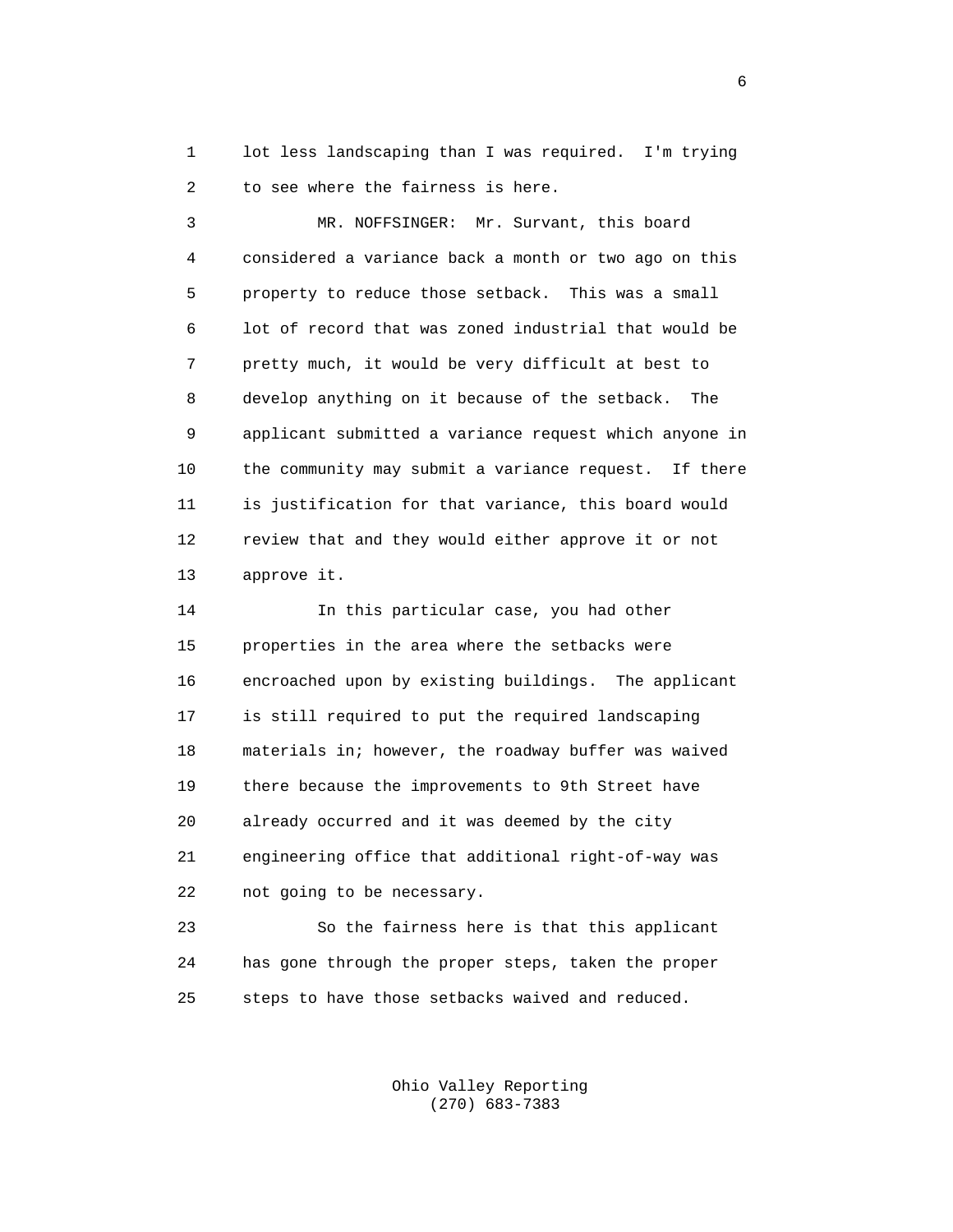1 Everyone in the community has that same opportunity. 2 It's just you may be able to justify your request. 3 You may not.

 4 MR. SURVANT: I understand. This is the first 5 I've heard of it. If I had been aware of it back 6 then, maybe I would have voiced my opinion then. The 7 neighbors adjacent to this property, I take it they 8 don't have any objections for the traffic coming in 9 off of Bolivar?

 10 MR. NOFFSINGER: Well, the adjoining property 11 owner just left the room.

 12 MR. SURVANT: I take it, is he in with this 13 project?

14 MR. NOFFSINGER: No.

 15 MR. SURVANT: That's what I'm here for. To 16 see exactly what was going on because I wasn't aware 17 of what was going on. The lot being as small as it is 18 I was kind of puzzled as to what they was going to do 19 with it. I didn't know if it was going to be a 20 personal facility or a business facility. There 21 again, like I say, water retention is that something 22 that's going to have to be figured out later or what? 23 MR. NOFFSINGER: This is a very small lot. 24 It's less than 5,000 square feet. It's likely that on 25 site retention will be required; however, the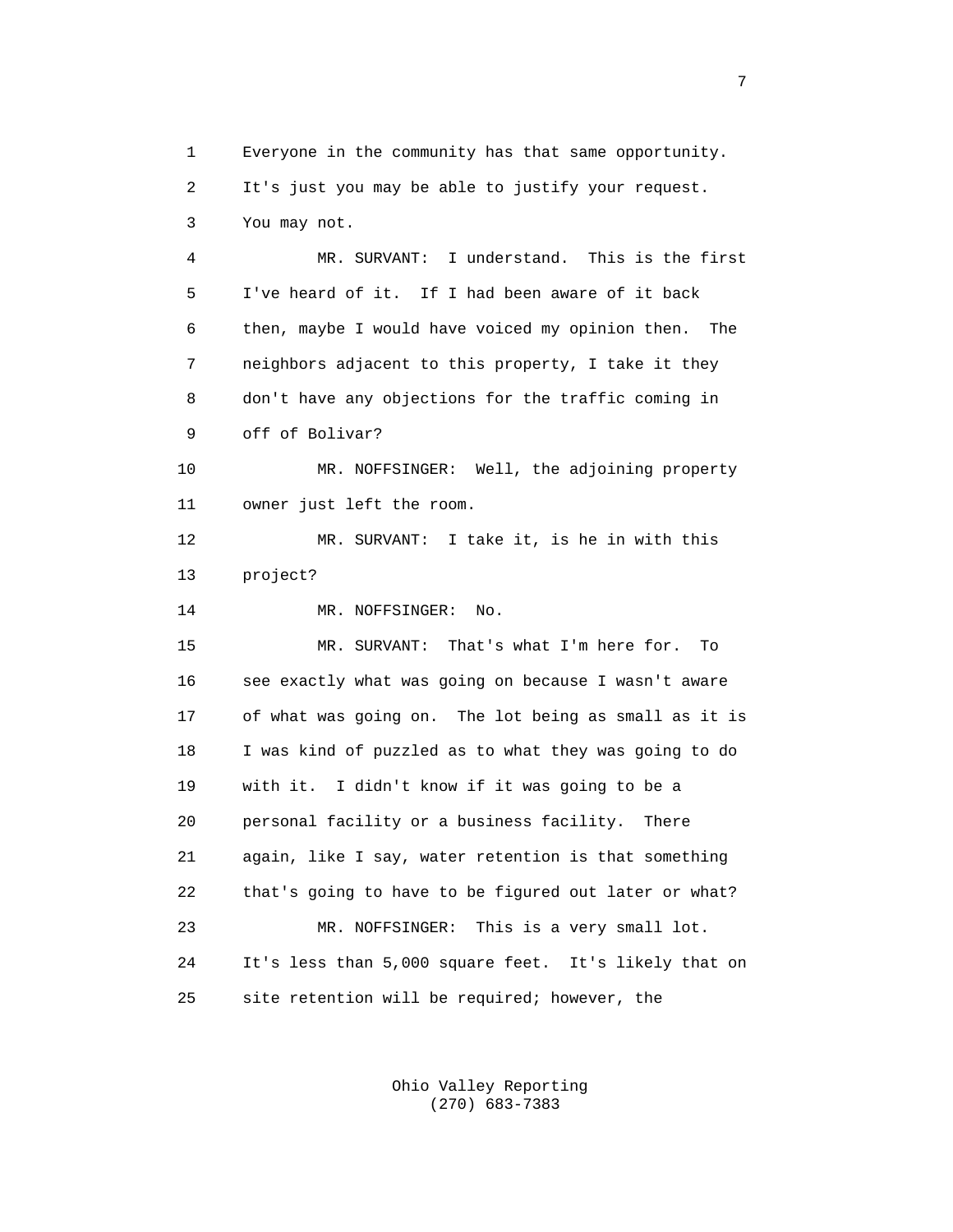1 applicant will be required to submit a full site plan 2 to the city engineer's office prior to the issuance of 3 a building permit. If the retention or whatever 4 drainage requirements are required, then they will be 5 required to follow that. If it requires that he come 6 back before this board with a new conditional use 7 permit, he will have to do that. At this point in 8 time, we don't know. We will not know that until he 9 submits an application for a building permit. It is 10 such a small lot it's likely that retention would not 11 be required. We don't have any say so over that. 12 MR. SURVANT: What do you mean you don't have 13 any say so over water retention? 14 MR. NOFFSINGER: That is a requirement by the 15 City of Owensboro and is regulated by the city 16 engineer. Not the Board of Adjustment. Not the 17 Planning Commission. 18 MR. SURVANT: Thank you. 19 MR. NOFFSINGER: Thank you. 20 CHAIRMAN: Is that all of your questions? 21 MR. SURVANT: For the time being, yes. 22 CHAIRMAN: Any board members have comments or 23 questions? 24 MR. YEISER: Will they be bringing it up 25 before -- can he go to the city engineer and talk to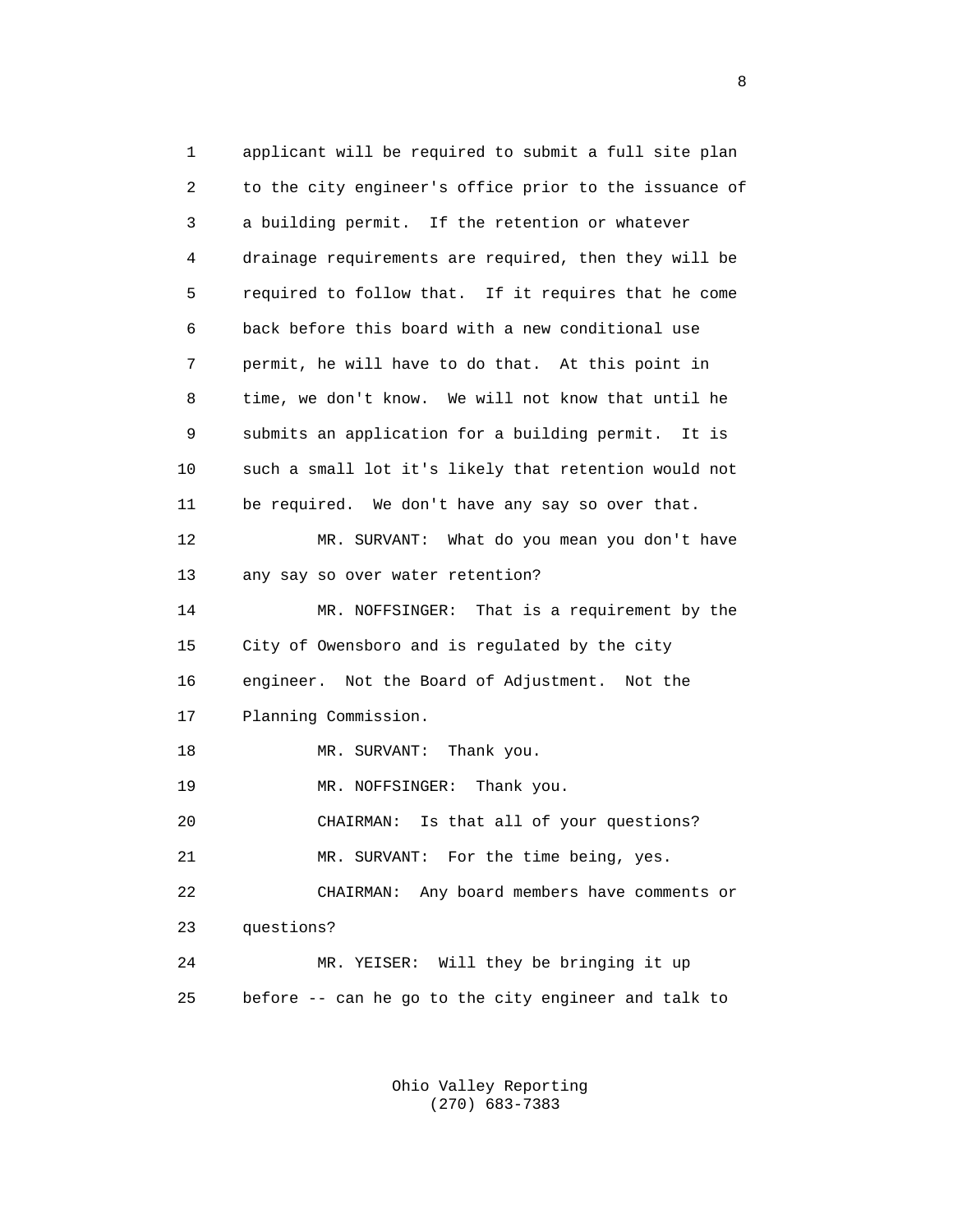1 them about that if he wants to?

 2 MR. NOFFSINGER: Sure. 3 I would recommend you go tomorrow, if you have 4 any concerns about that to put them on notice. There 5 is not any other public meeting that you would go to. 6 Typically there aren't public meetings to discuss 7 development on such a small lot anyway, but because 8 this requires a Conditional Use Permit, there is this 9 public hearing. We do not address the drainage side, 10 unless there are known issues here. I haven't heard 11 of any drainage issues being raised by the adjacent 12 landowner. What I'm hearing is the gentleman's 13 concern about why they're not proposing something or 14 why he's not seeing something on their site plan that 15 perhaps he had been required to do in the past. I can 16 tell you each site is different. You have large lots, 17 small lots, major developments. I can't speak for why 18 it's not shown here other than it's either not a 19 requirement or it has not been reviewed by the city 20 engineer. We're considering the use of the property. 21 Not approving that full site development of how it's 22 going to develop.

 23 MR. YEISER: In other words, he can go to the 24 city engineer or whoever as you say and should do it 25 quickly and find out what's going on?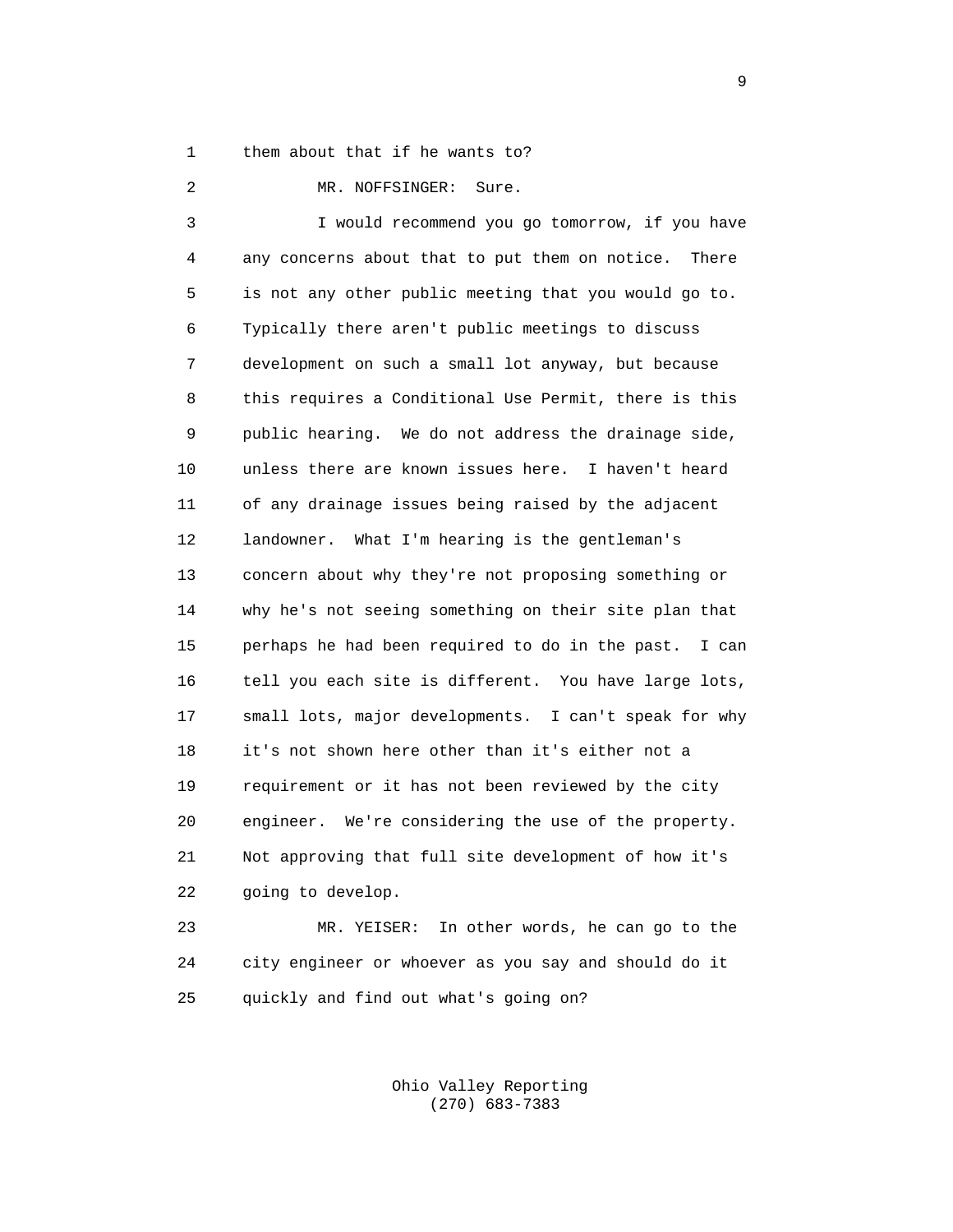1 MR. NOFFSINGER: Yes. 2 CHAIRMAN: Any other board members have 3 questions or comments? 4 (NO RESPONSE) 5 CHAIRMAN: If not I'll entertain a motion to 6 dispose of the item. 7 MS. MASON: Madam Chairman, I move for 8 approval of this Conditional Use Permit with the 9 findings of fact that is a continuation of the 10 variance that was issued back in February of this 11 year, and that it is compatible use for the area as 12 it's zoned light industrial and it is subject to the 13 zoning requirements being met. 14 CHAIRMAN: Is there a second? 15 MR. JEAN: Second. 16 CHAIRMAN: Second by Mr. Jean. Any discussion 17 on the motion? 18 (NO RESPONSE) 19 CHAIRMAN: If not all in favor of the motion 20 raise your right hand. 21 (ALL BOARD MEMBERS PRESENT - WITH SEAN 22 DYSINGER BEING RECUSED FROM THE ITEM - RESPONDED AYE.) 23 CHAIRMAN: Motion carries. 24 Next item. 25 ITEM 3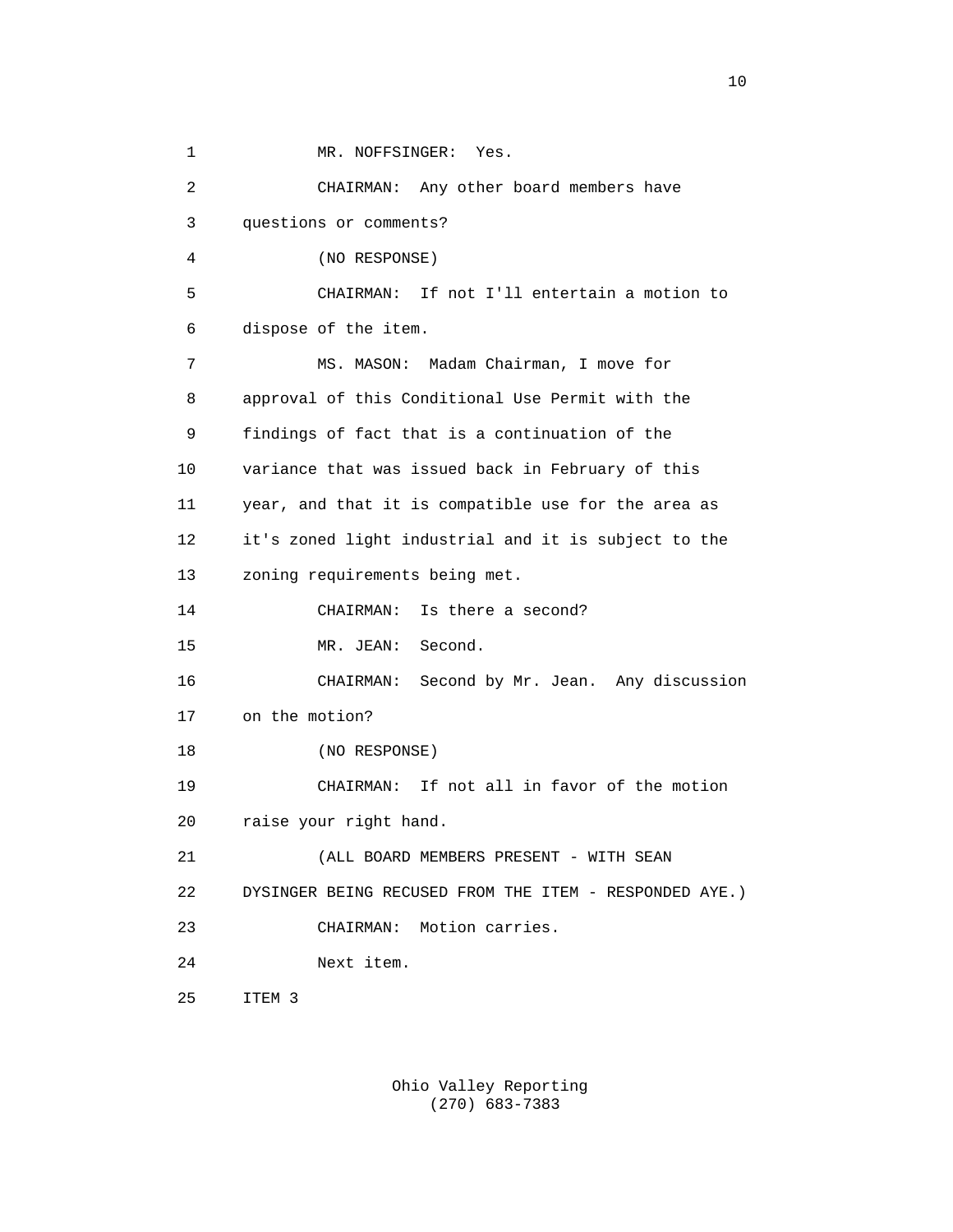1 730 Triplett Street, zoned R-4DT Consider a request for a Conditional Use Permit in 2 order to construct and operate a residential transitional living facility. 3 Reference: Zoning Ordinance, Article 8, Section 8.2A7/6a 4 Applicant: Friends of Sinners Ministry; William G. Barron 5 6 ZONING HISTORY 7 The subject property is currently zoned R-4DT 8 Inner City Residential. OMPC records indicate there 9 have been no Zoning Map Amendments for the subject 10 property. 11 A minor subdivision plat was approved April 12 17, 2014 consolidating three properties to make what 13 is now 730 Triplett Street. 14 The criteria for conditional permitted group 15 housing has been met as demonstrated by the 16 information included in the application. 17 The applicant is proposing a 12 bed facility. 18 LAND USES IN SURROUNDING AREA 19 The properties to the north, west and south 20 are zoned R-4DT and appear to be residential in 21 nature. The property to the east is zoned P-1 and is 22 the Wendell Foster Center. 23 ZONING ORDINANCE REQUIREMENTS 24 1. Parking - 5 spaces plus 1 space for every 25 5 beds - required 8 parking spaces.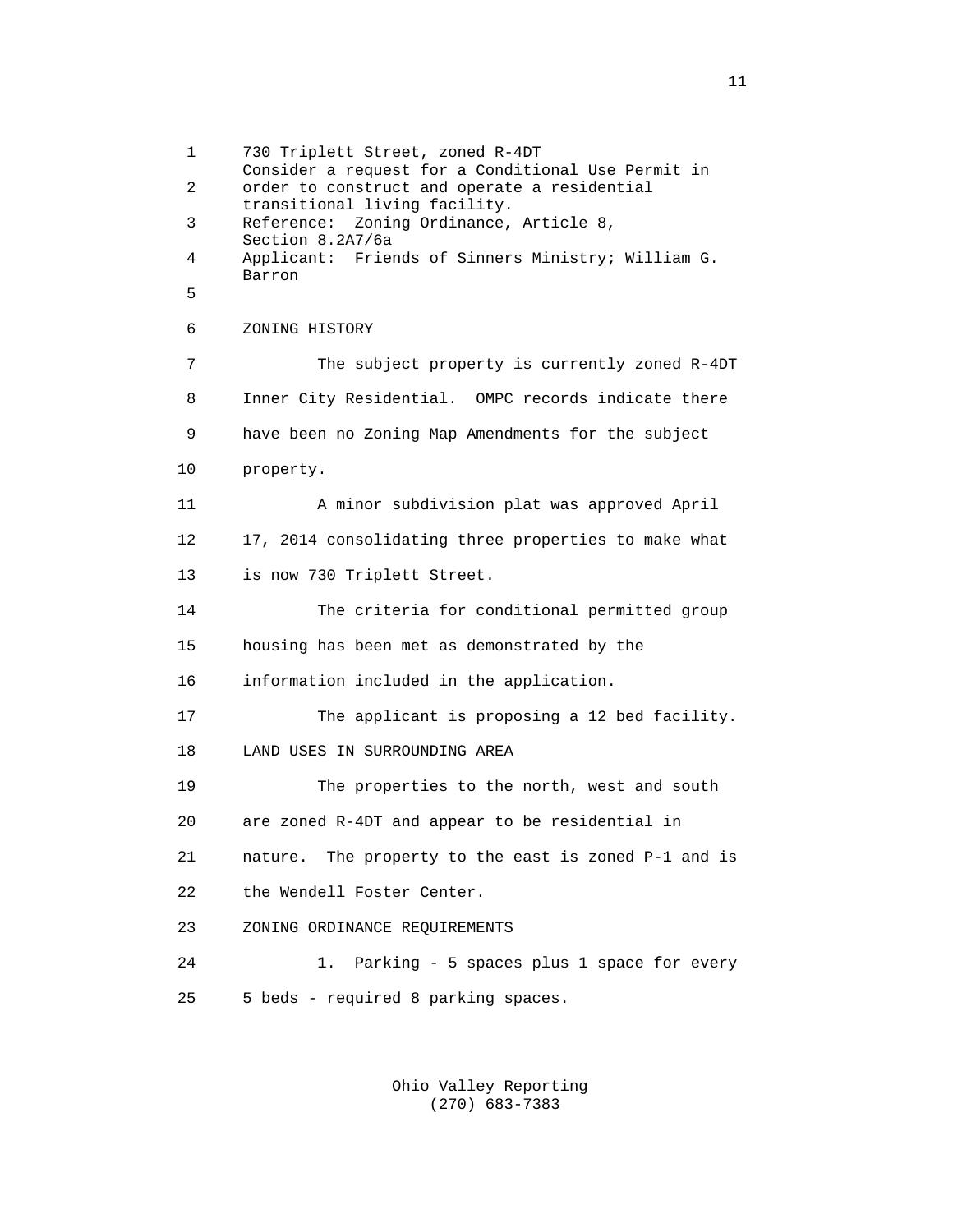1 2. Landscaping - Vehicular use area 2 landscaping as shown on the site plan submitted. 3 There are also with the criteria for 4 conditionally permitted group housing which is 5 demonstrated in the application that they have all 6 been met. 7 We would like to enter the Staff Report into 8 the record as Exhibit B. 9 CHAIRMAN: Anyone here wishing to speak in 10 opposition of this item? 11 (NO RESPONSE) 12 CHAIRMAN: Anyone here wishing to add any 13 information about this item? 14 (NO RESPONSE) 15 CHAIRMAN: Anyone on the board have a 16 question? 17 (NO RESPONSE) 18 CHAIRMAN: If not I'll entertain a motion. 19 MR. DYSINGER: Madam Chairman, given the 20 findings that it serves a productive need in our 21 community and it will not conflict with the nature of 22 the neighborhood, I move that we approve the 23 Conditional Use Permit. 24 CHAIRMAN: Motion by Mr. Dysinger. 25 MR. YEISER: Second.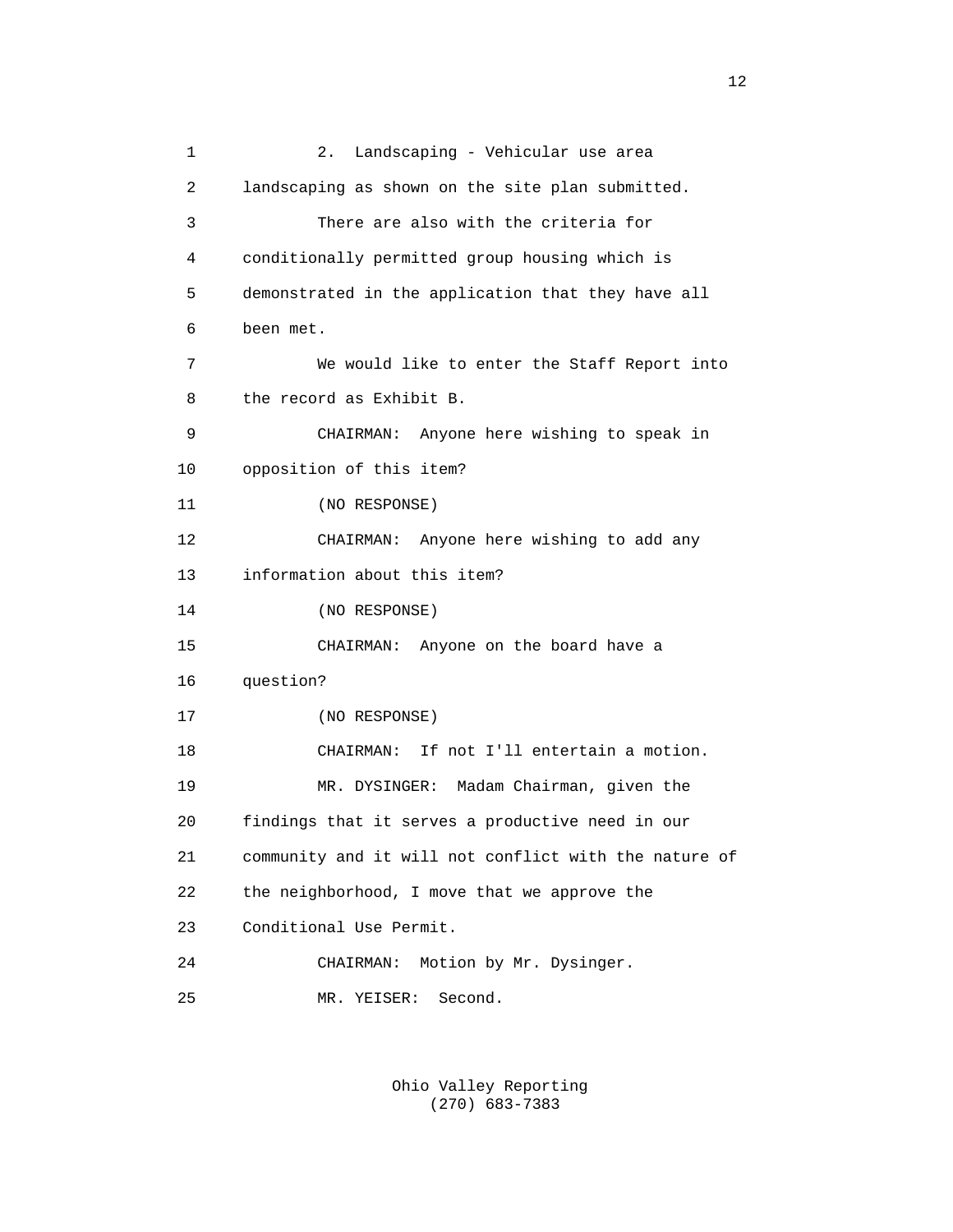1 CHAIRMAN: Second by Mr. Yeiser. Any 2 questions on the motion? 3 (NO RESPONSE) 4 CHAIRMAN: All in favor raise your right hand. 5 (ALL BOARD MEMBERS PRESENT RESPONDED AYE.) 6 CHAIRMAN: Motion carries. 7 ---------------------------------------------- 8 VARIANCE 9 ITEM 4 10 315 Worthington Road, zoned I-1 Postponed from the April 3, 2014 meeting 11 Consider a request for a Variance in order to waive a portion of the required 6 foot solid element around 12 the perimeter of an outdoor storage yard as shown on the site plan submitted with the variance application. 13 Reference: Zoning Ordinance, Article 17, Sections 17.311 14 Applicant: ERB Equipment Co., Sara Jane McNulty 15 MR. NOFFSINGER: This item will need to be 16 postponed again. The item is being considered for 17 final zoning to I-1 tonight by the Daviess County 18 Fiscal Court. Until the item has received final 19 approval, it cannot be acted upon by this board. So 20 we would recommend that you vote to postpone this item 21 until the June Board of Adjustment meeting which will 22 be the first Thursday in June. 23 MR. DYSINGER: Madam Chair, so moved. 24 CHAIRMAN: Motion to postpone by Mr. Dysinger. 25 MS. MASON: Second.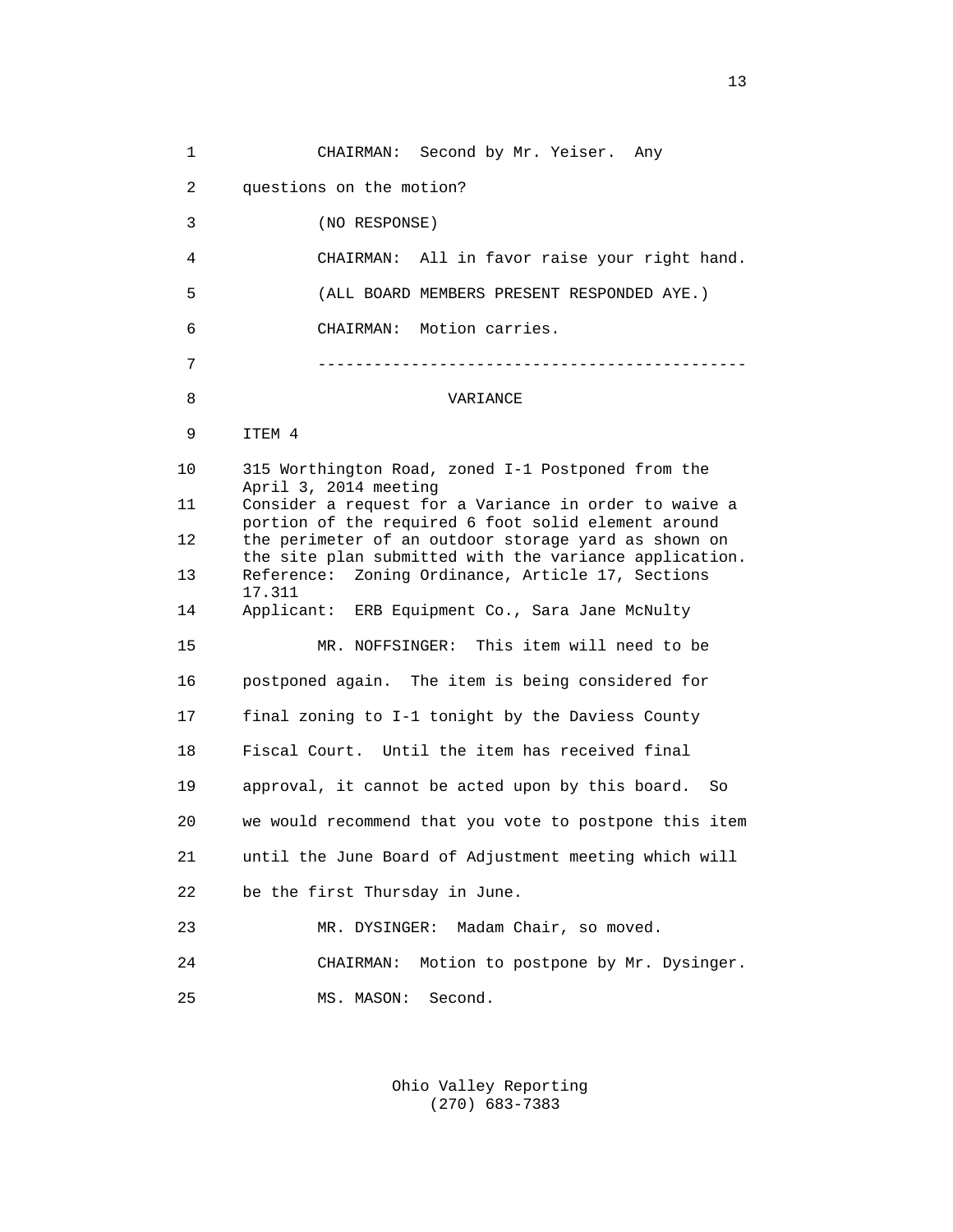1 CHAIRMAN: Second by Ms. Mason. All in favor 2 of the motion raise your right hand. 3 (ALL BOARD MEMBERS PRESENT RESPONDED AYE.) 4 CHAIRMAN: We need one final motion. 5 MR. DYSINGER: Move to adjourn. 6 MS. MASON: Second. 7 CHAIRMAN: All in favor raise your right hand. 8 (ALL BOARD MEMBERS PRESENT RESPONDED AYE.) 9 CHAIRMAN: We are adjourned. 10 ---------------------------------------------- 11 12 13 14 15 16 17 18 19 20 21 22 23 24 25